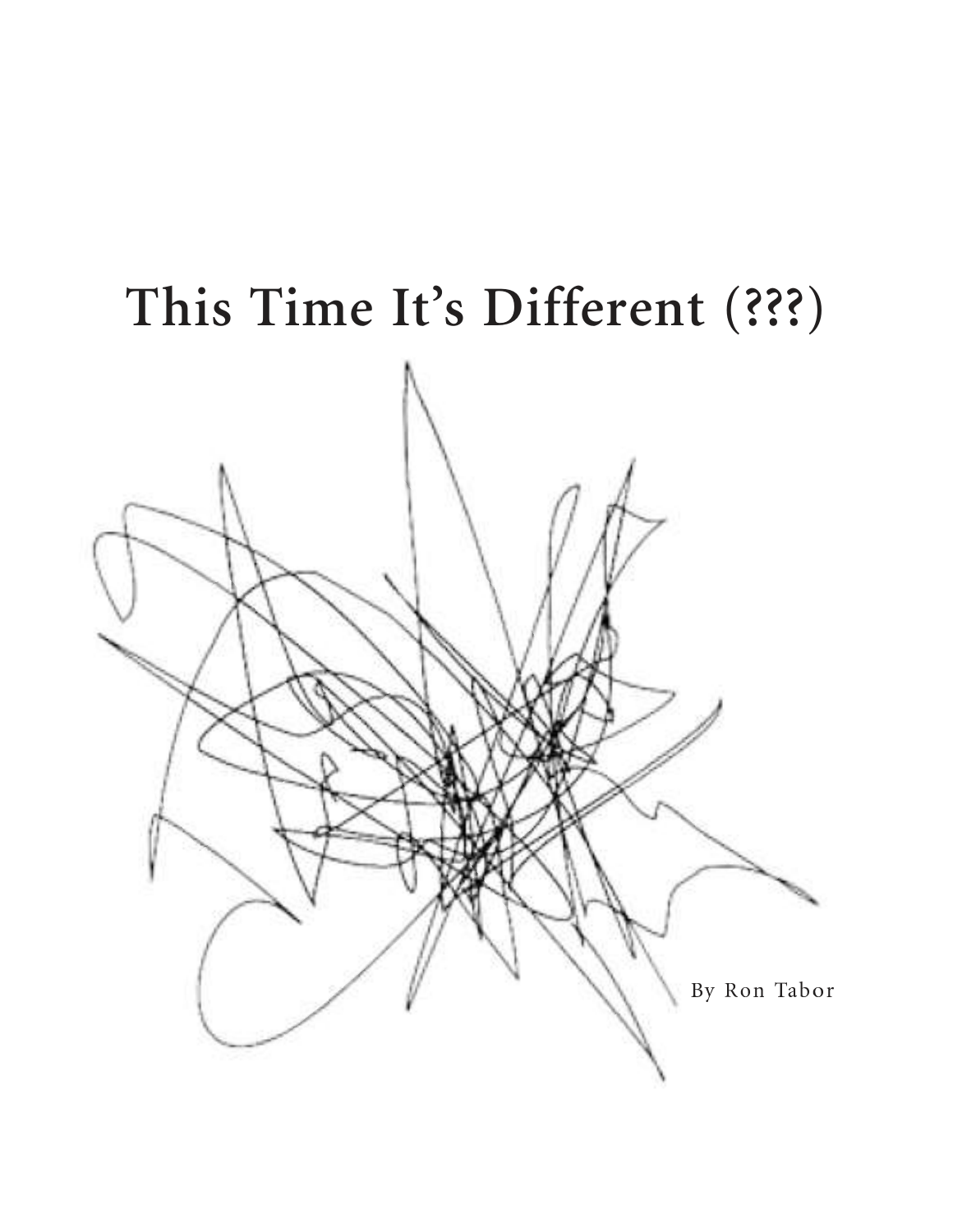Every four years, we are subjected to the sorry spectacle of what passes for politics in this country. A cohort of wealthy charlatans, stooges, thieves, and liars performs for us in an attempt to convince us to vote for them, to send them money, to organize for them, and to trust them with the leadership of the United States, the most powerful country in the world. An integral part of this circus are the efforts of various people to convince leftists to support, work for, and vote for the latest liberal running either in the Democratic primary campaign or in the contest for the presidency itself.

My earliest, although somewhat vague, memory of this phenomenon goes back to 1956; a clearer one to 1960, with my father taking on several gatherings of current and former Communist Party members and sympathizers who insisted that "progressives" had to support \_\_\_ (fill in the blank: Adlai Stevenson, John F. Kennedy, Lyndon Johnson), because the Republican alternative\_\_\_(fill in the blank: Dwight Eisenhower, Richard Nixon, Barry Goldwater) was going to bring us \_\_\_\_ (fill in the blank: fascism and/or thermonuclear war). To his credit, and winning my undying respect, my dad, a kind of a left-wing Stalinist/Maoist with real sympathy for lower class people, insisted (rather intemperately – which I especially admired) that the Democrats were just as much a party of the capitalists as the Republicans, that all the politicians were hostile to working people as well as being a bunch of phonies and sellouts, and that voting for, let alone actually working for, any of them was a complete waste of time, energy, and money. I haven't forgotten this lesson (although when discussing the issue, I try not to raise my voice).

There is a regular pattern to this. During each election campaign, we are urged to support the Democrat, whoever she/he may be. He/she says a lot of things we on the left want to hear and promises that, if elected, he/she will do all sorts of things we'd like to see done. Many people get excited, work on the campaign, contribute money, vote, etc. Then, there is the let-down. Either way, those who supported the candidate are disappointed, sometimes very disappointed. If the Democrat gets elected, he/she does not do very many of the progressive things he/she promised and does do a lot of things that are not very progressive at all. If the Democrat is defeated, people blame him/her for running a poor campaign and/or blame the American people for being stupid, ignorant, and apathetic. And despite this happening over and over again, during each presidential election cycle, the same thing occurs: there are always people telling us that this time, things will be different, because, this time, unlike in the past, there is a REAL progressive running whom we should support. (Those of us who have learned something from this experience sit on the sidelines and try to enjoy the show and the sense of being superior. A long-time comrade of mine describes the charade as "infinitely entertaining." It's either that or infinitely depressing, or both).

We have now entered the latest presidential election cycle, and it's all happening once again. This time, we are told, it really is a different story, because this time, there IS a real leftist running for the Democratic Party nomination – Bernie Sanders, who even calls himself a "democratic socialist" – whom we should all support, organize for, and vote for. One of the latest of these efforts is a piece by William Kaufman that originally appeared in Counterpunch and was posted on the Truthdig website of September 19. His main argument is three-fold: (1) Bernie Sanders is different from other Democratic Party candidates;





John F. Kennedy



Lyndon Johnson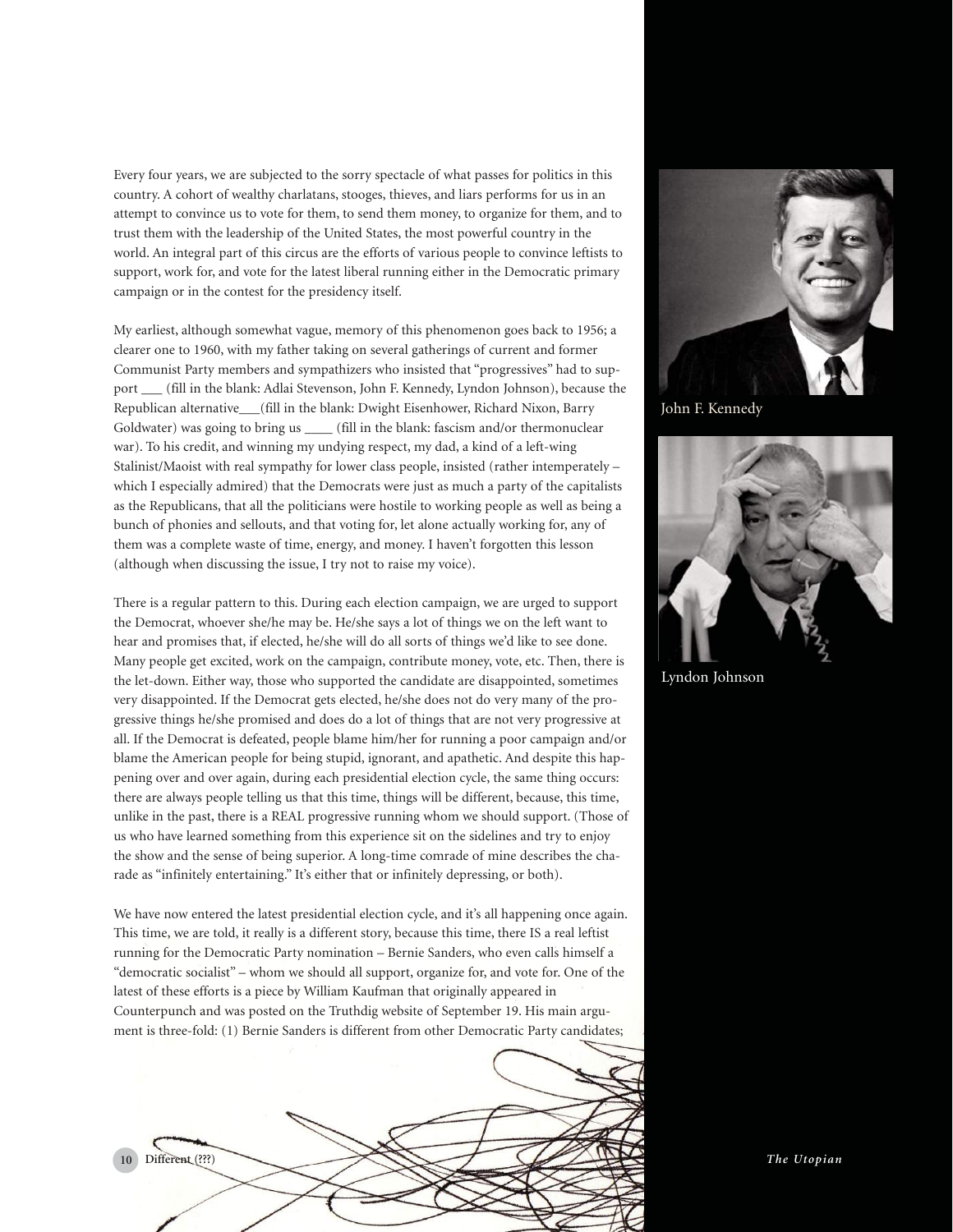(2) he is doing yeoman work in educating the public about the burning issues of the day, particularly economic inequality and human-induced global warming; and (3) those leftists who are refusing to support Sanders for whatever our usual ultra-left sectarian reasons (he goes through the arguments) should get off our high horses and support Sanders' campaign as a tactic, as the first step in raising the consciousness of the politically ignorant and generally benumbed and befuddled American people.

I found it a repellant screed, so let me explain why I am not supporting Bernie Sanders' campaign, will not vote for him in the Democratic primary, and will not vote for him or any other Democratic candidate (let alone a Republican) who winds up running for president.

As a matter of fact, I never have voted and intend never to vote or otherwise to participate in any way in the conventional political process. This is an expression of my anarchist convictions. However, in writing this, I do not mean to urge anyone to do anything, one way or another, either to support Sanders' campaign or not to support it. Everybody can, everybody ought to, and everybody probably will -- do whatever he/she wants. This piece is just an expression of my personal views directed to whomever may find it edifying, amusing, or merely interesting.

Here are my reasons for not supporting the Sanders campaign.

## **Reason #1.**

Sanders is miseducating people about the political process in this country.

I do not believe significant social change occurs through conventional politics. The political process is an essential part of what I believe to be a rotten, corrupt, and brutal social system (capitalism) which I would like to see overthrown and replaced with an anarchist society, or what might also be describe as a very democratic, decentralized socialism. The political process serves several interrelated purposes: (1) to allow ordinary people to express their views; (2) to fool us into believing that we have some real say-so over what happens in this country; (3) to coopt politically talented individuals; (4) to marginalize extreme views; (5) to channel less extreme views and movements toward the center; and (6) to preserve the rule of the elite, the small group of extremely wealthy and extraordinarily powerful people who actually run the nation. Real change occurs when mass movements, utilizing tactics of direct action -- strikes, picket lines, civil disobedience, building and factory occupations, mass marches, and riots - develop outside the political process or threaten to go outside the political process. A look at the 1930s and the 1960s confirms this. When such a movement emerges, this is ultimately reflected within mainstream politics, as various politicians and political organizations act to coopt the movement, that is, to keep it within the bounds of the system, to defang it, and ultimately to smother it. (They also attempt to take credit for its achievements.) This is one of the things that need to be learned if we are seriously to address the problems of the country (and the world).

It is also worth realizing that even if Sanders were actually to win both the Democratic Party nomination and the presidential election, he is not likely to be able to get his program, or even a significant part of it, enacted against all the forces (including moderate and



Adlai Stevenson



Bernie Sanders



*The Utopian*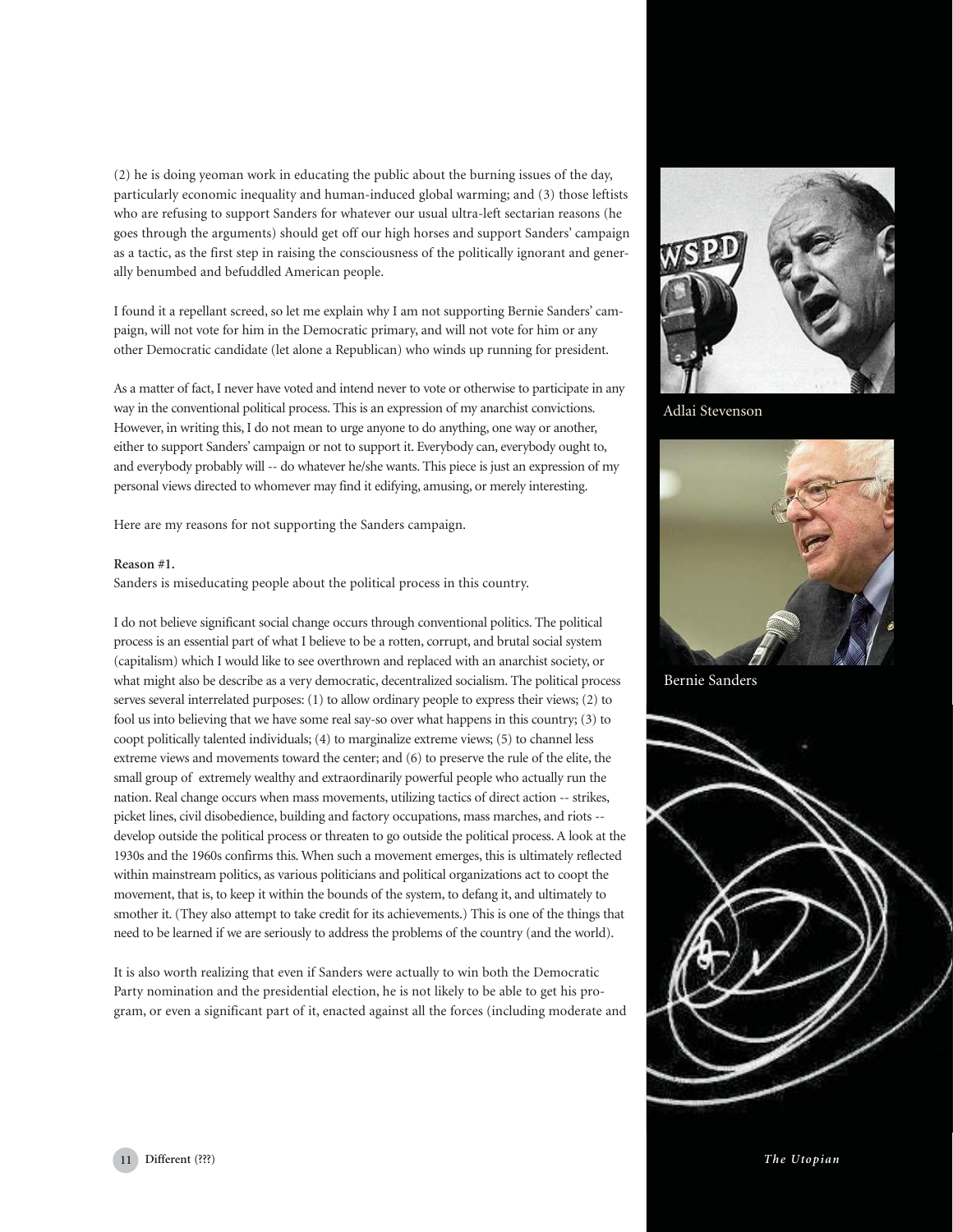conservative Democrats, let alone Republicans) likely to be arrayed against it. This is because of a number of factors, but most important, the fact that the US constitution was consciously designed to limit the ability of any "faction," and particularly one led by a populist "demagogue," to carry out its aims. This is what "checks and balances" really means.

Thus, to support Sanders' campaign, which is explicitly and consciously focused within the capitalist political process, is to promote the illusion and raise the hope that substantial, radical change is possible through the electoral system. And to the extent that Sanders is engaged in, and trying to get even more people engaged in, this process, he is, in my opinion, miseducating people, not educating them.

## **Reason #2.**

Sanders is miseducating people about the nature and political role of the Democratic Party.

I do not believe the Democratic Party is a viable vehicle through which to effect change in this country. Aside from the fact that it is an essential element in the political process, as discussed above, the Democratic Party is controlled by the more liberal leaning members of the ruling elite, who dominate the party individually and control its purse strings. Although the Democrats try to pretend otherwise, the Democratic Party is as much a party of the very rich -- what some, like economist Paul Krugman, call the "plutocrats," and others, like Bernie Sanders, call the "billionaire class" -- as the Republican. The Democratic Party serves to corral and denature mass movements of the left, just as the Republican Party does to movements on the right. In sum, the Democratic Party is the graveyard of mass leftwing movements, not their incubator. To the degree that Sanders is running in the Democratic Party and trying to get even more people involved in it, he is actively misleading people, not educating them.

Moreover, Sanders, seemingly an honest man, is not forthright about his relationship to the party. Although he calls himself an "independent," he caucuses with the Democrats in the Senate, is running in the Democratic primaries, advocates a program that is merely a somewhat more radical version of what other Democrats are raising, and has explicitly pledged his loyalty to the party. This, in at least two ways: (1) by announcing that if he does not win the nomination, he will not run as an independent and thus steal votes from the Democratic candidate (as Ralph Nader did in 2000, supposedly helping George W. Bush beat Al Gore); and (2) by insisting, during his appearance before the Democratic National Committee, that what he is doing is showing the party how it can regularly defeat the Republicans, specifically, by running on and promoting an economic populist platform. In other words, Sanders was explicit that the main purpose of his campaign is to help the Democrats corral those liberals and radicals who are dissatisfied with the party's current stance, particularly as embodied in the candidacy of Hillary Clinton, into supporting it. Thus, contrary to his claims, Sanders is not an independent at all; he's a Democrat.

Sanders is also less than honest when it comes to denouncing the role of money in American politics. Here, too, he reveals his loyalty to the Democratic Party. He always directs his attacks against the conservative capitalists who fund the Super-PACs that back Republicans, that is, people like the Koch brothers and casino magnate Sheldon Adelson,



*Paul Krugman*



*Ralph Nader*

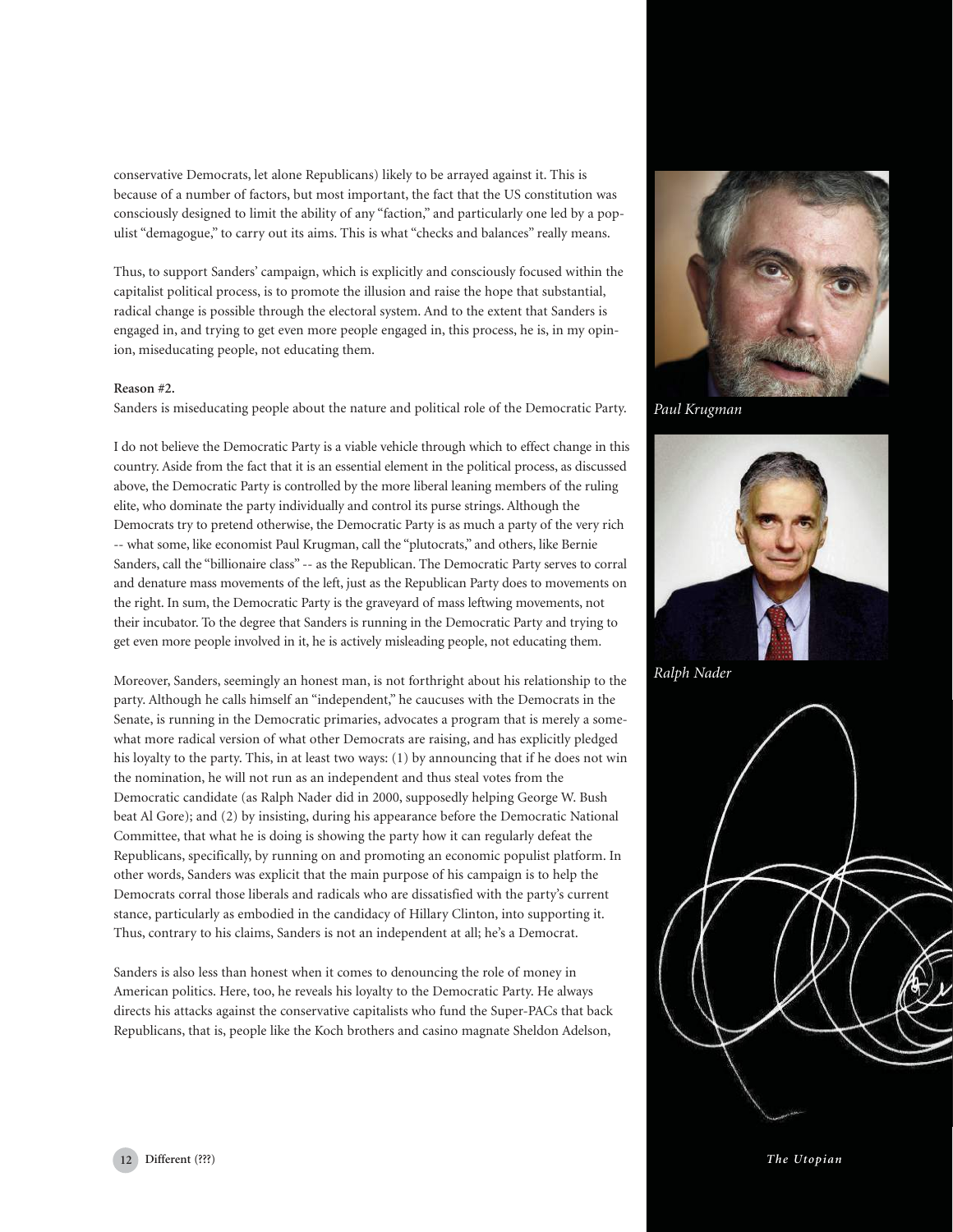but never against those liberal capitalists, such as George Soros and Tom Steyer, who fund the Super-PACs that support Democrats. If one is really concerned to draw attention to the elite's control of the political process, shouldn't one expose the liberal capitalists, too?

## **Reason #3.**

Sanders is miseducating people about American imperialism, particularly its role in the Middle East.

In his campaign, Sanders hardly mentions foreign policy, so it is difficult to know precisely where he stands. But it is possible to make an intelligent guess. For starters, we know that he is a militant supporter of Israel. He made this crystal clear when, in the summer of 2014, the Israelis were pounding the Palestinians in Gaza, killing over 2,000 people, including many women and children. Sanders and every other prominent Democrat (including Hillary Clinton, Joe Biden, Elizabeth Warren, and, of course, Barack Obama) rushed to announce their firm support of the Zionist state. To me, this is no minor matter. What the Zionists have done to the Palestinians -- dispossessing them of their historic homeland (and continuing to expel, brutalize and humiliate them, both in Israel and in the West Bank) while making them, the real victims, look like the aggressors and in the same league as the Nazis -- is one of the most horrendous crimes of our era. (It is particularly distressing to me as a Jew, insofar as the Zionists committed this outrage in the name of the Jewish people as a whole.) Sanders' support of the state of Israel, even and especially when it is the process of slaughtering Palestinians, suggests to me that he is a committed supporter of US imperialism throughout the entire region, including Syria, Iraq, and Afghanistan, and that he will promote and defend a foreign policy consistent with this support. (And, I suspect, he will use whatever power he possesses to attack and delegitimize the Boycott, Divest, and Sanction movement that aims to treat Israel as it deserves, as a pariah state, like the old apartheid regime in South Africa.)

Kaufman insists that this is a side issue that leftists ought to overlook in the interests of promoting the greater cause. (How glibly he tries to sweep aside the issue, ignore monstrous crimes, and write off the historic claims of an entire people.) He also tries to reassure us by explaining that Sanders supports a two-state solution to the "conflict" in Palestine. But this means absolutely nothing. A large majority Zionists, both in Israel and abroad, including Likud Prime Minister Binyamin Netanyahu himself, all claim to support a two-state solution, as a way to "solve" the "Palestinian Question" – that is, to cram the Palestinians into a pathetic Bantustan controlled in every way by the Israelis and thus to legitimize the Zionist conquest of the area and the atrocities that this has always entailed. Personally, I support the dismantling of the Zionist state and, short of an anarchist revolution, the creation of democratic secular state in all of historic Palestine, including the right of return (and monetary compensation) to all Palestinians.

Sanders' militant pro-Israel position also suggests that he is a militant supporter of US imperialism throughout world, not just in the Middle East, and a promoter of all that this entails, including US intervention in Afghanistan, Iraq, and Syria, generous "defense" budgets, the "War on Terrorism," and drone strikes.



Joe Biden



Elizabeth Warren

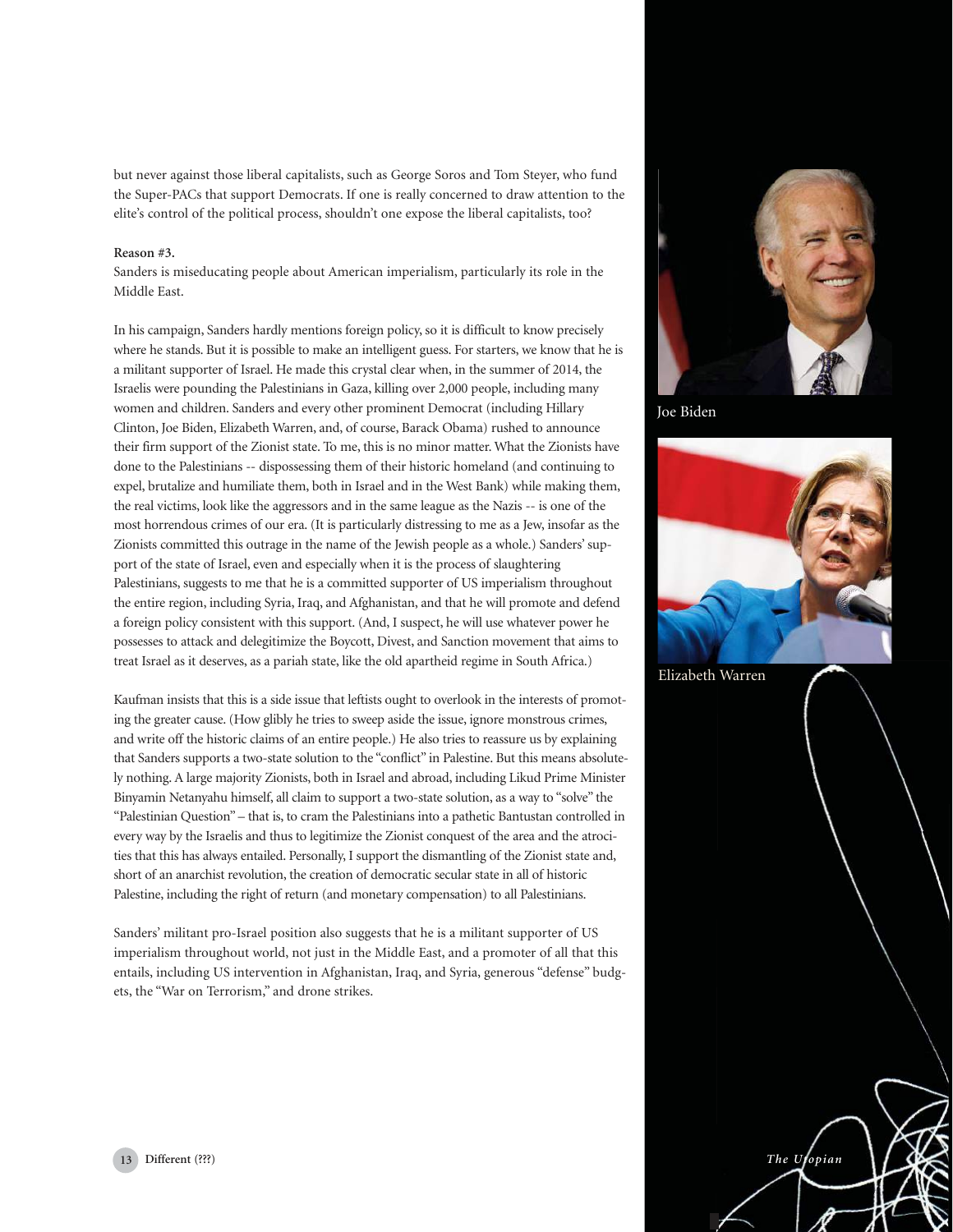In contrast to Sanders, I am a firm opponent of US imperialism around the world and support people's struggles to free themselves from US domination everywhere.

Sanders' position on the question of Palestine and his support for US imperialism more generally reveal to me the kind of politician Bernie Sanders really is and what kind of policy he will promote if he were elected and will continue to support if he is not. This issue alone would be enough to prevent me from ever supporting Sanders' campaign no matter how effective his "educational efforts" in other areas may be.

## **Reason #4.**

Bernie Sanders is miseducating people about the relationship between the government and the private economy.

Sanders' platform consists of a lot of wonderful-sounding things: among them, expansion of Social Security, augmentation of Medi-Care and its transformation into a national "single-payer" health insurance plan, free tuition for higher education at all state institutions, a \$15 minimum wage for all workers. Whatever one may think of these proposals taken individually, taken together, they entail the drastic expansion of the power of the state and its role in our society. In two senses:

One sense is, in a manner of speaking, physical. Sanders's proposals would mean a huge increase in the sheer size of the government, especially the federal government, and a dramatic extension of its involvement in our lives. This is the same state that Sanders, along with many other political figures, attacks as being dysfunctional and as being controlled by the "billionaire class" that he excoriates. It is also the state which, through its intelligence agencies and "justice" department, spies on us, gathers voluminous data about us, holds people in indefinite detention merely on suspicion of being terrorists, incarcerates millions of us, and carries out, without due process targeted assassinations of US citizens. Are we sure we want to give this government a lot more power than it already has?

The other sense is financial. Sanders' proposals will cost a lot of money. As they are now, Social Security and Medicare are running deficits and are projected to run out of money at some point in the not-too-distant future. This is not just right-wing propaganda, but mostly the result of demographics: the retirement and aging of the very large post-World War II "baby boom" generation, whose Social Security and Medicare benefits are currently being financed by smaller cohorts of people. (This, by the way, is a good reason to encourage immigration and to grant citizenship to the 11 million undocumented people currently in the country.) Just to patch up these two systems would require substantial changes, either a decrease in benefits or an increase in taxes, or some combination of both. A tremendous expansion of these programs, as Sanders proposes, would be exorbitantly expensive and would require a massive increase in revenues. Sanders argues that these revenues can be raised by raising taxes on the rich, but it is highly unlikely that even steep increases in taxes on the wealthy can cover the costs of the size of the expansion of Social Security and Medicare that Sanders is calling for, let alone all the other programs he advocates. Much more likely, Sanders' proposals will involve a substantial increase in taxes for all of us. The result will be a considerable decrease in our discretionary income and a comparable



Afghanistan



Syria

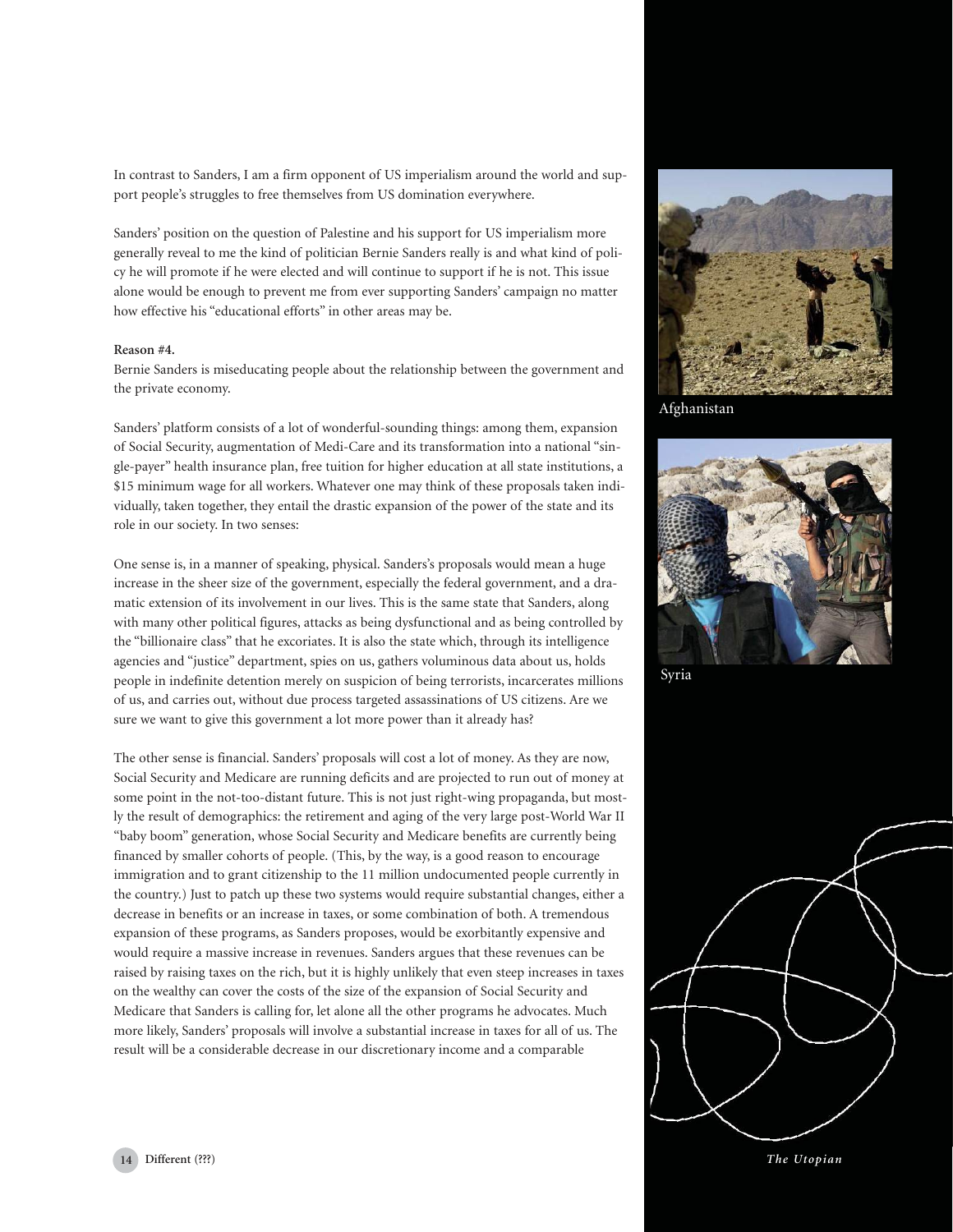increase on the amount of money being cycled through the government. As even Sanders admits, this is likely to have a negative, and perhaps a significantly negative, impact on economic growth. Is this what we want? Is this the right way to fight poverty and economic inequality? So, unless Sanders is suggesting that we actually expropriate the rich, overthrow the capitalist system, and set up a new one (which if he is, he ought to say so explicitly), his programs are likely to lead not to prosperity but to a stagnating and state- and bureaucratdominated economy. (Greece anyone?) This brings me to:

#### **Reason #5.**

Sanders is miseducating people about what socialism is and how it can be achieved.

Bernie Sanders calls himself a "democratic socialist," but he has never, to my knowledge, explicitly laid out what he means by the term "socialism." All I have heard is that he points to such countries as Norway, Sweden, Denmark, and Finland as examples of what he means. But his inference is false and, in fact, very misleading. The economic systems in these nations are not socialist at all, but capitalist, with very large and, for the most part, vibrant private sectors. What these countries do have are social programs that are somewhat more extensive than what exists in the United States, such as national health services and more generous welfare benefits. This is not "socialism," it is New Deal, or "welfare-state" capitalism.

Sanders also implies that the existence of these social programs is the main reason, or one of the main reasons, why these nations are as prosperous as they are. But the prosperity of these countries long predated the existence of these programs and was and is based on a variety of historical and cultural factors, including limited immigration and a resultant ethnic and cultural uniformity (that is, no or very small racially/ethnically oppressed underclasses). Moreover, the relative global socio-economic standings of these countries, as measured by a variety of indices, are not as high as Sanders implies. (And, for whatever it's worth, income inequality, according to some measures, is even higher in these countries than it is in the United States, while personal indebtedness is much higher.) In addition, these nations' rankings on these indices began to decline after the introduction of the extensive social welfare programs after World War II, which decline continued until such expenditures were cut back. It is also worth noting that much of Norway's recent prosperity has been based on its pumping of North Sea oil, while Finland recently experienced a mass strike in opposition to an austerity program being imposed by the government. Thus, paradise is not as Edenic as Sanders implies.

(On a more pedantic note, Sanders refers to all these nations as "Scandinavian." This is not quite true. All four of them are considered to be "Nordic," but only Norway, Sweden, and Denmark, are "Scandinavian.")

Beyond referring to the Nordic countries as "socialist," Sanders never explains what, to him, socialism concretely means. In others words, he never tells us what kind of social system he envisages.



World War II



World War II

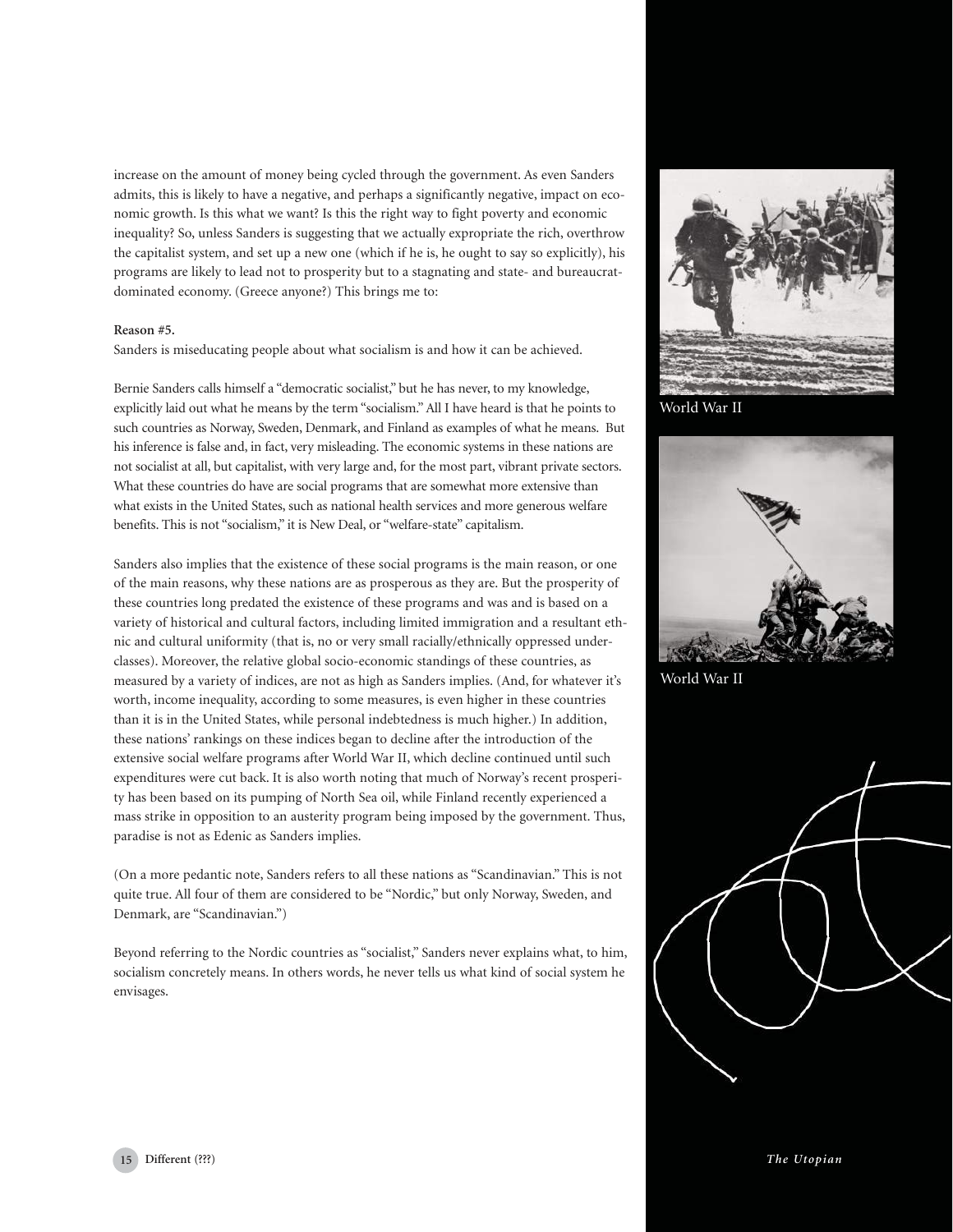But here too, as in the case of Sanders' position on foreign policy, it is possible to discern a position. I base my conjectures on three pieces of evidence (one of which, I admit, is circumstantial):

1. Sanders' implication that the Nordic countries, with their extensive social programs, are "socialist" or at least "socialistic."

2. Sanders' specific proposals for solving the economic and social problems of the United States, which, as I discussed above, would involve the tremendous expansion of the size of the state and its role in our society.

3. Sanders' implied support, in the past, for such countries as Nicaragua, Cuba, and the Soviet Union, each of which he visited. (He actually took his honeymoon in the Soviet Union.) This is consistent with his political history. Like many of us, Sanders came of age during the 1960s, and his politics then, and by implication now, paralleled those of many, if not most, of our political generation, that is, support (often uncritical) for the Soviet Union, China, Cuba, Vietnam, Nicaragua, et. al., and the view that these countries were "socialist." To many of the radical generation of the 1960s, like the previous radical generation of the 1930s, socialism consisted primarily of what they thought of as "social control" of the means of production, but which was nothing more than state ownership and direction of the economy. To them, and I believe to Sanders today, socialism meant/means state ownership and control of the economy, with the state controlled by self-proclaimed "Communist" or "Socialist" parties.

But to me, this is not socialism at all. It is state capitalism, government control of the economy (and of society as a whole). This is the opposite of what I advocate. To me, socialism means real social control of the economy and society, which can only occur on a decentralized basis, that is, the direct, democratic, and cooperative control of workplaces, schools, and communities by the people who work in them, attend them, and live in them, through councils, committees, unions, and other associations. This means the ELIMINATION of the state/government, or at least its substantial reduction, not its drastic expansion, as Sanders and other "democratic socialists" propose.

Moreover, unlike Sanders, who implies that socialism can be brought about gradually, through the capitalist political process, I contend that the kind of socialism I advocate – a truly democratic socialism -- can only be created outside of the political process and through the destruction of that process, in a drastic social transformation, or revolution, actively carried out by the vast majority of the people.

So, as I see it, Sanders is not only miseducating people about what socialism is, he is also miseducating them about how it can be achieved. This may seem of small import in the current political climate, in which mass movements of any substantial size or power are nowhere to be seen. However, if and when such movements do arise, Sanders' strategy may well have dire consequences. This can be envisioned if one looks back to Chile in the early



Soviet Union



Chile 1970's

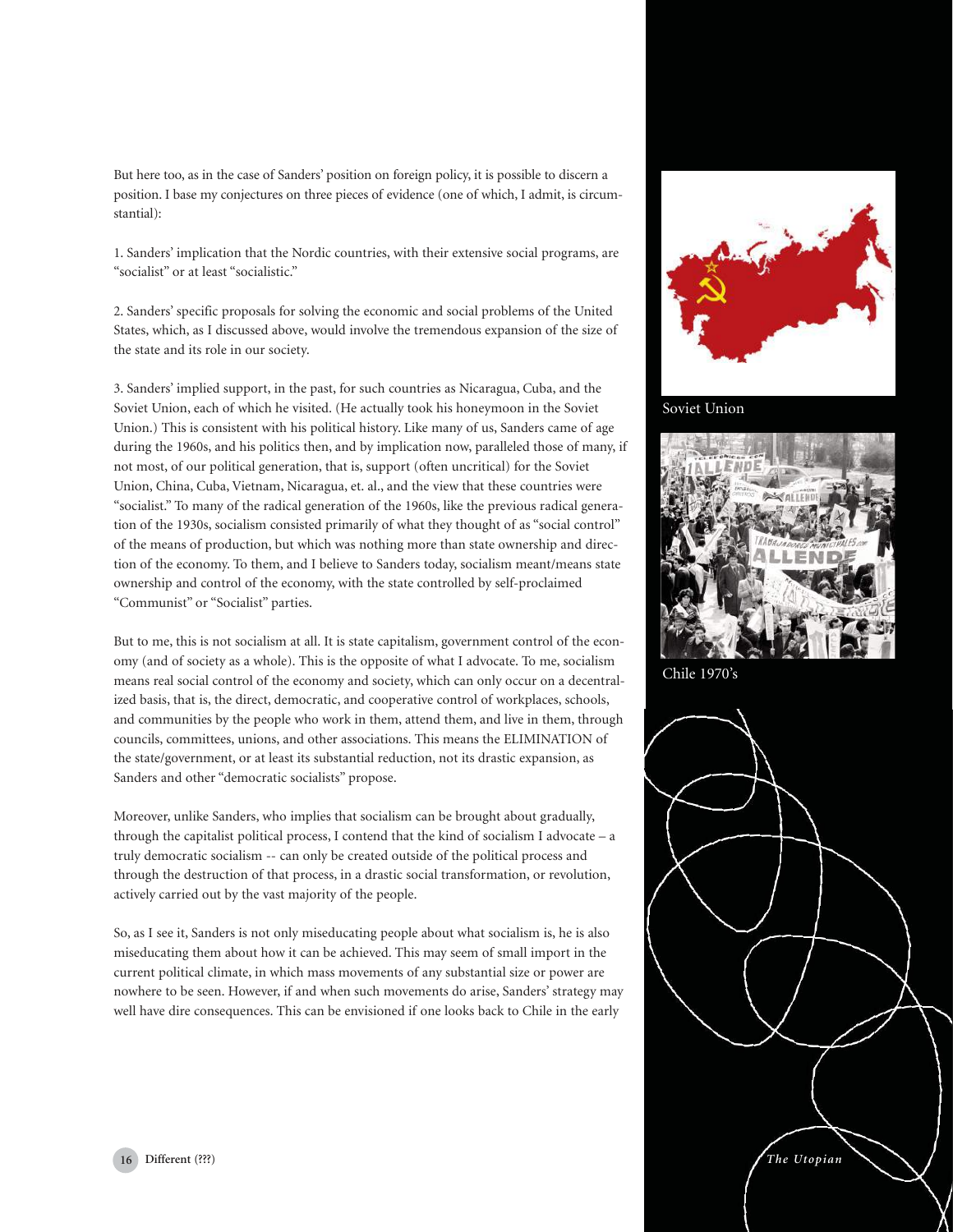1970s, when the "democratic socialists" of that era attempted to "vote in" socialism via the election of Chilean Socialist Party leader Salvador Allende Gossens in 1970. Allende, who had not won a majority in the election (he won 36.3 % in a three-person race) but had been installed in office by the Chilean congress, attempted to carry out large-scale nationalization and "socialization" of the economy -- he nationalized US-owned copper mines and other industrial establishments, took over large agricultural estates, raised wages, froze prices, and printed huge amounts of money -- against the explicit opposition of the congress itself and of much of Chilean society. The result was economic and political chaos. While the Socialist and Communist workers who backed Allende were left unarmed and defenseless because they had been led to believe that "socialism" could be established peacefully, the right-wing sectors of Chilean society (the economic elite -- capitalists and landowners -- the top military officers, and many small business owners, including independent truckers, along with the CIA) panicked at what they thought was an imminent "Communist" revolution. The result was a bloody coup, carried out by the generals of the Chilean army, who overthrew Allende (who committed suicide during the process), tortured and killed many thousands of people, and established a right-wing dictatorship under General Augusto Pinochet that lasted for 17 years.

To the degree that Sanders is resurrecting Allende's "peaceful road to socialism," he is leading people astray and setting us up for a possible disaster.

## **Conclusion**

Kaufman's insistence that leftists jettison their principled and considered objections to Sanders' campaign and jump into it reflects, at least in part, a view of the American people that I do not share. It is worth hearing it in Kaufman's own words.

# Kaufman sees the left's current task as:

"How to awaken tens of millions of people from the entrapments of mass hypnosis, prostration, and indifference and into the first halting steps toward recognition and selfemancipation?"

"The near-zero collective political IQ of the country urgently needs raising by any means possible and necessary, sooner rather than later."

## This is because of:

"… a woefully detached and undereducated populace… [A]n alarmingly large percentage of Americans spend most of their waking hours either (a) at work; (b) watching the NFL, NASCAR, "reality" TV shows, or cotton-candy dramas and comedies; (c) surfing the Internet (and mostly not for news); or (d) chasing down sales at Wal-Mart or Sam's Club to try to make ends meet."

With such a snooty and elitist view, it is no wonder Kaufman feels as desperate as he does (and to the degree that the left agrees with him, it is no wonder it is as small and as isolated as it is). But Kaufman misses a couple of points:



Chile 1970's